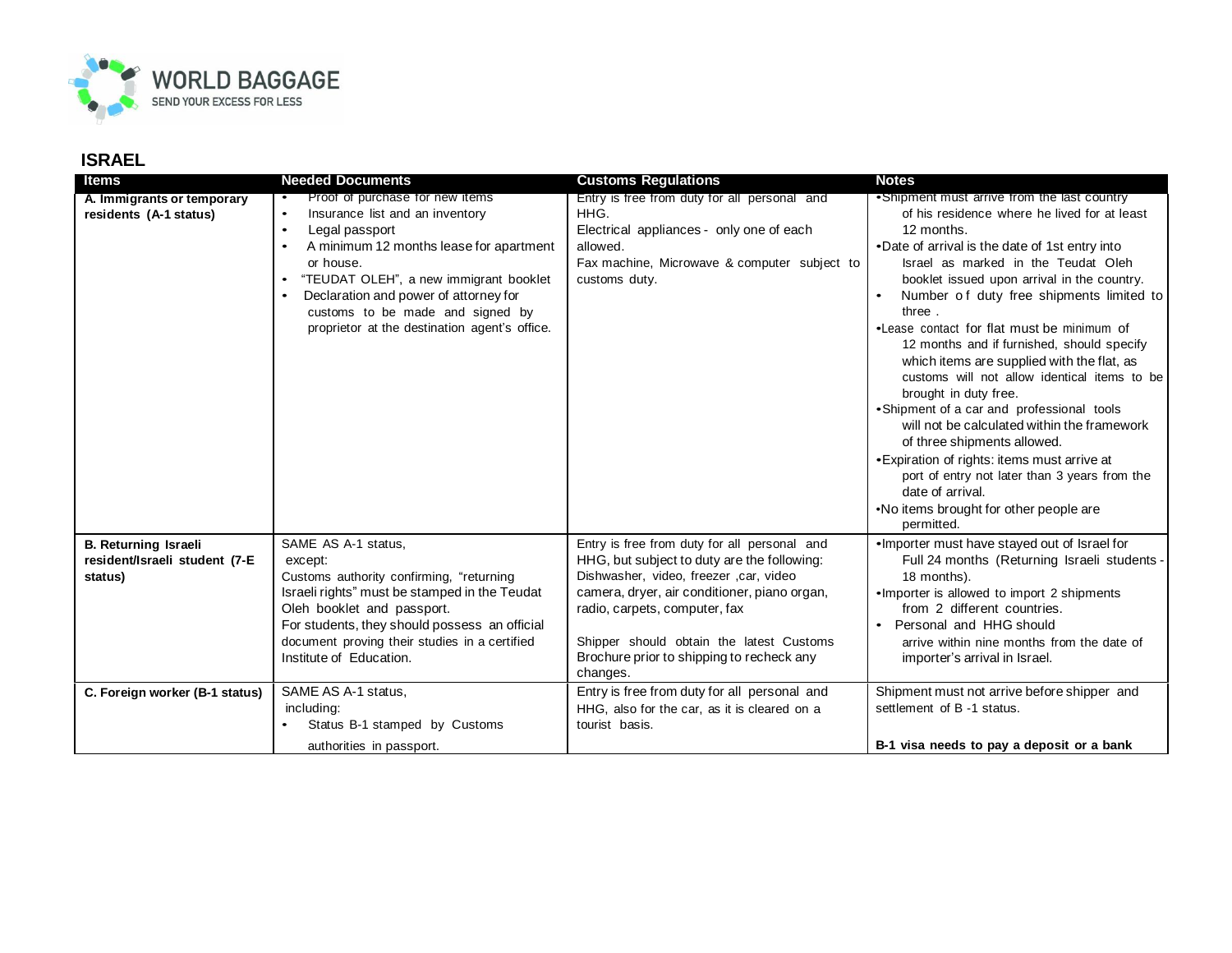

## **ISRAEL**

| <b>Items</b>                                                                              | <b>Needed Documents</b>                                                                                                                                                   | <b>Customs Regulations</b>                                                                                                                                                            | <b>Notes</b>                                                                                                                                            |
|-------------------------------------------------------------------------------------------|---------------------------------------------------------------------------------------------------------------------------------------------------------------------------|---------------------------------------------------------------------------------------------------------------------------------------------------------------------------------------|---------------------------------------------------------------------------------------------------------------------------------------------------------|
|                                                                                           | • Letter from place of employment in Israel.<br>Bank quarantee or deposit.                                                                                                |                                                                                                                                                                                       | guarantee, which will be released or paid<br>back once he leaves Israel and sends the<br><b>HHGs back.</b>                                              |
| D. Religious individual (A-3<br>status) (Minister, Priest,<br><b>Theological Student)</b> | SAME AS A-1 status.-<br>including:<br>Status (A-3) stamped in passport by<br>Customs authorities<br>Bank guarantee or deposit.<br>Letter from place of service.           |                                                                                                                                                                                       | A-3 visa needs to pay a deposit or a bank<br>guarantee, which will be released or paid<br>back once he leaves Israel and sends the<br><b>HHGs back.</b> |
| E. Tourists (B-2)                                                                         |                                                                                                                                                                           | Liable to duties. All goods imported are<br>expose to Customs duty.                                                                                                                   |                                                                                                                                                         |
| Diplomatic goods                                                                          | Exemption form approved by Embassy<br>$\bullet$<br>and inventories signed by local Customs<br>House.<br>Packing list<br>$\bullet$<br>Original Bill of Lading<br>$\bullet$ | Free from duties.<br>$\bullet$<br>SAME AS A-1 status<br>$\bullet$<br>Car can be cleared as a tourist.<br>$\bullet$                                                                    |                                                                                                                                                         |
| <b>Heirlooms/Bequest</b>                                                                  | Packing list<br>$\bullet$<br>Death Certificate<br>$\bullet$<br>Original will show recipient as beneficiary.<br>$\bullet$                                                  | Reduced taxes payable.<br>Goods have to be inspected by Customs.                                                                                                                      | Inspection by customs has to be carried out.                                                                                                            |
| Rugs for new immigrant                                                                    |                                                                                                                                                                           | Permitted duty free entry:<br>25% size of flat<br>75% if wall to wall carpeting.                                                                                                      |                                                                                                                                                         |
| Tools for professional<br>purposes                                                        | Valued packing list                                                                                                                                                       | For (A-1) status<br>Allowed duty free: total value no more than \$<br>1000.                                                                                                           | Importer must attest they are essential to his<br>profession.                                                                                           |
| <b>Cigarettes and Liquors</b>                                                             |                                                                                                                                                                           | Exposed to payment of full duties and taxes.                                                                                                                                          |                                                                                                                                                         |
| Motorcars (excl. Diesel cars),<br>other motor vehicles.<br>caravans, trailers             | Proof of registration in<br>$\bullet$<br>importer's name.<br>Insurance document<br>$\bullet$<br>Israeli driver license.<br>$\bullet$<br>Proof of Purchase.<br>$\bullet$   | For new immigrants, duty payable at rates<br>below:<br>46.25%.<br>Up to $1750 \text{ cc}$<br>Over 1750 cc<br>75.50%<br>$\bullet$<br>For returning Israelis with EURO 1 or Certificate | All cars should comply with the Israeli Institute<br>of standards.<br>Shipper should check with D/A by faxing<br>registration details of car.           |
|                                                                                           |                                                                                                                                                                           | of origin duty payable 128.15%.                                                                                                                                                       |                                                                                                                                                         |